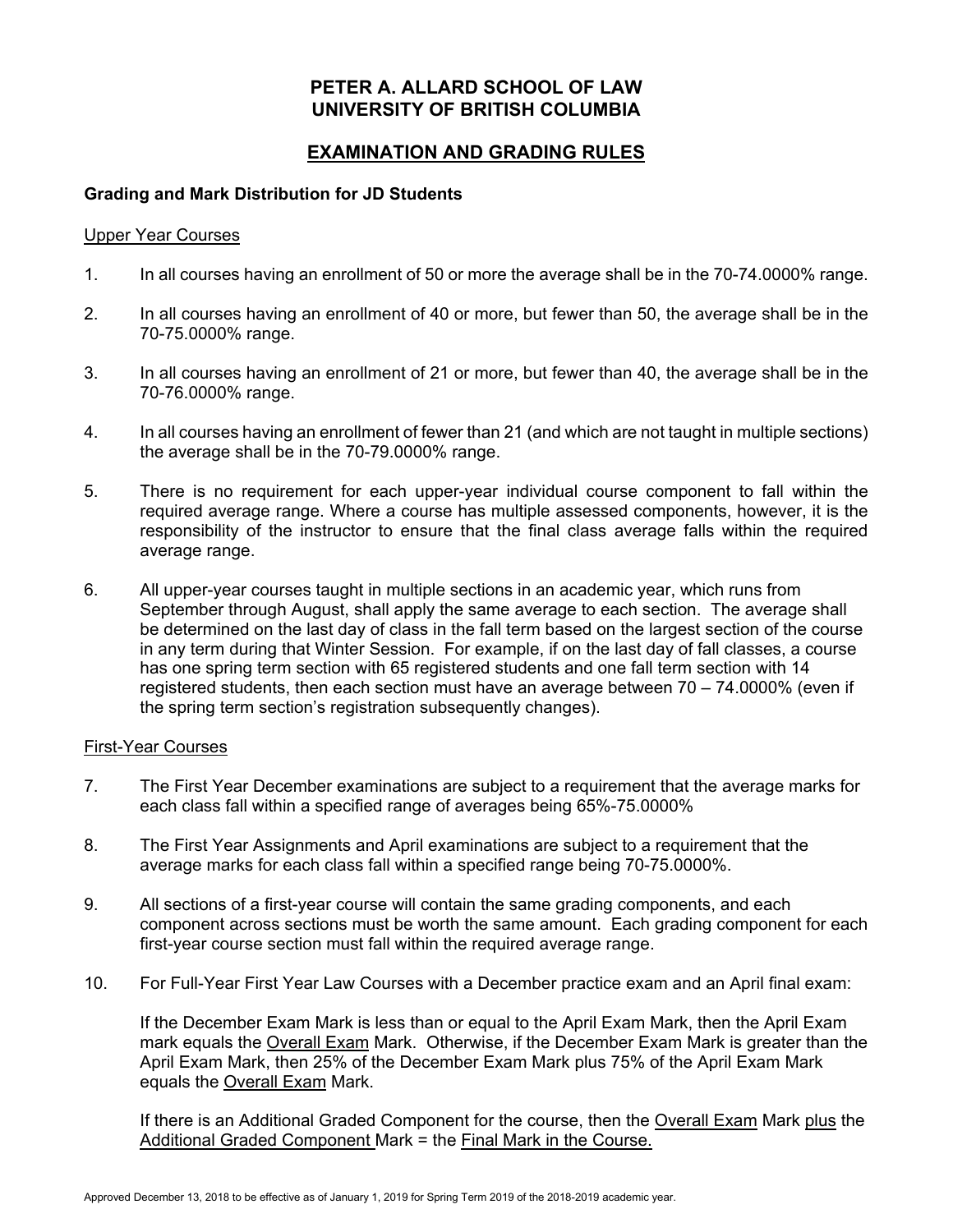#### First-Year and Upper-Year Courses

11. Faculty members are encouraged to achieve the following distribution of cumulative overall averages.

| Assigned<br>Mark | Required<br>Letter Grade | Suggested<br><b>Word Description</b> | Suggested %<br>W/I Categories               |
|------------------|--------------------------|--------------------------------------|---------------------------------------------|
| 90 >             | A+                       |                                      |                                             |
|                  |                          |                                      |                                             |
| 85-89            | A                        | Excellent (87.5)                     | $10 - 15$                                   |
| 80-84            | A-                       |                                      |                                             |
| 76-79            | $B+$                     |                                      |                                             |
| 72-75            | B                        | Good (73.5)                          | 50-60                                       |
| 68-71            | <b>B-</b>                |                                      |                                             |
| 64-67            | $C+$                     |                                      |                                             |
| 60-63            | С                        | Satisfactory (61.5)                  | 20-30                                       |
| 55-59            | C-                       |                                      |                                             |
| 50-54            | D                        | Barely Adequate (52)                 | $5 - 10$                                    |
| $0 - 49$         | F                        | Fail                                 | 1-5 $1st$ Year                              |
|                  |                          |                                      | 0-3 2 <sup>nd</sup> & 3 <sup>rd</sup> Years |

- 11. An instructor wishing to award a grade in excess of 90% must provide justification to the Academic Procedures Committee. If not satisfied, the Committee may take such action as it considers appropriate, including a re-read by a different instructor or a lowering of the grade.
- 12. An instructor may apply to the Academic Procedures Committee for variance from the rules concerning averages.

#### **Grading and Mark Distribution for Graduate Students**

- 1. The rules pertaining to Grading and Mark Distribution for JD Students do not apply to Graduate Students with the exception of Rule 11 (marks over 90%) which does apply.
- 2. The Faculty of Graduate and Post-Doctoral Studies applies different grading standards to graduate students than are applied to JD students.

For Masters students, a Fail (F) for individual courses is defined as below 60%:

| Percentage (%) Letter Grade |          |
|-----------------------------|----------|
| 90-100                      | A+       |
| 85-89                       | А        |
| 80-84                       | А-       |
| 76-79                       | B+       |
| 72-75                       | B        |
| 68-71                       | В-       |
| 64-67                       | C+       |
| 60-63                       | Ċ        |
| 0-59                        | F (Fail) |